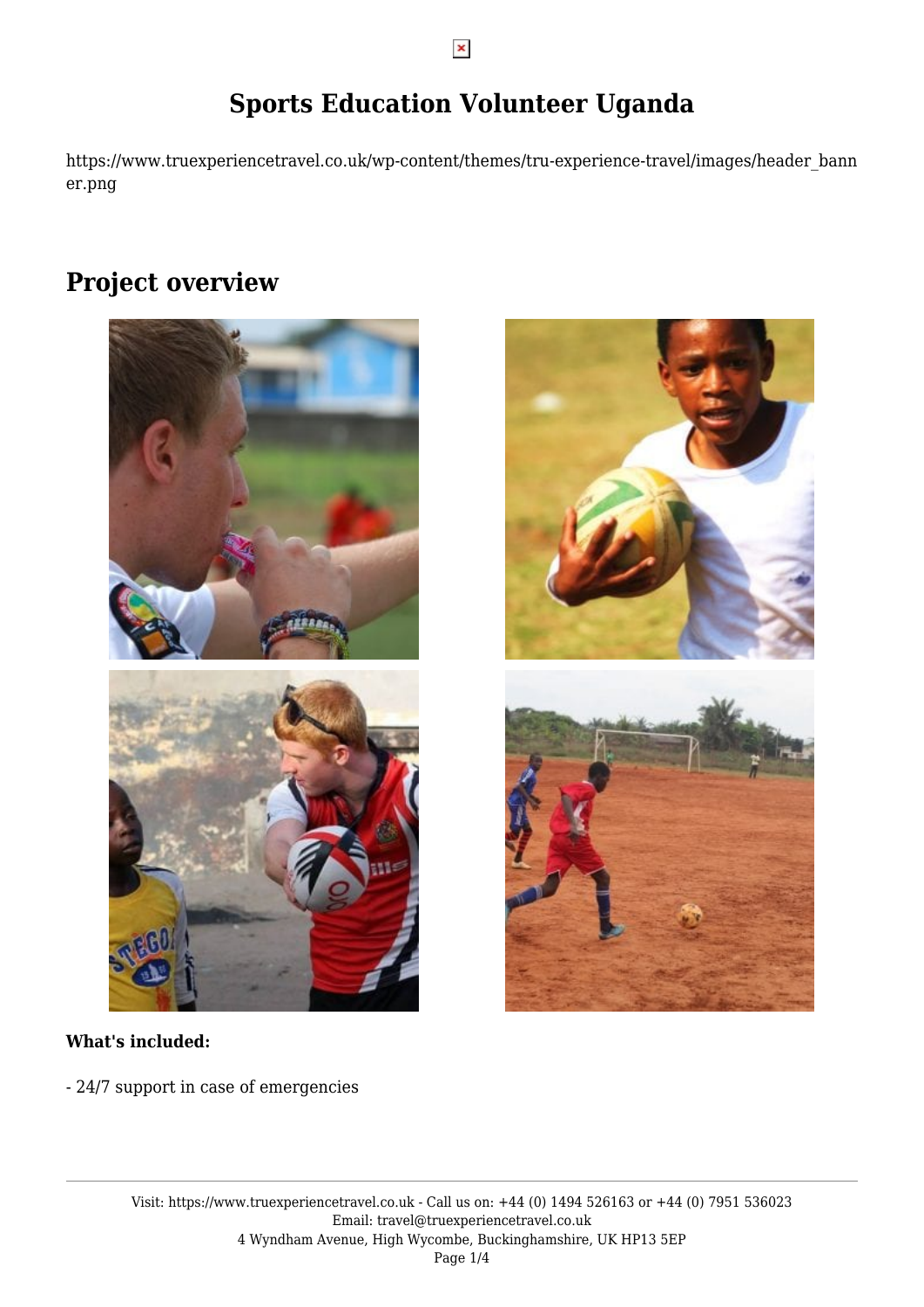## **Sports Education Volunteer Uganda**

https://www.truexperiencetravel.co.uk/wp-content/themes/tru-experience-travel/images/header\_bann er.png

- Accommodation
- Airport Pick up
- English speaking coordinator
- Meals
- Orientation

### **What's not included:**

- Airport drop off
- Flights
- Travel insurance
- Vaccination
- Visa

# **Project itinerary**

Your week as a Sports Education Volunteer in Uganda will be busy – so make the most of your Sunday arrival and get refreshed for an exciting week ahead!

## **Mandatory Orientation Day**

On the Monday of your first week at this location, you will join our orientation day, to learn about your surroundings as well as local culture. Your programme will continue as usual from Tuesday onward throughout the rest of the week.

## **Orientation Schedule**

- After breakfast, we will have an Introduction meeting, House rules, Setting Expectations, Health and Safety Advice and handling of documents.
- Ugandan Do's and Don'ts, Culture introduction and country history and Swahili Language Lessons.
- Tour around the compound and local area; where to find local shops, and arrange a sim-card if necessary.
- After lunch, continue with the tour around the area and get familiarised with the surroundings.
- In the evening, you'll have a special dinner to welcome you to Uganda!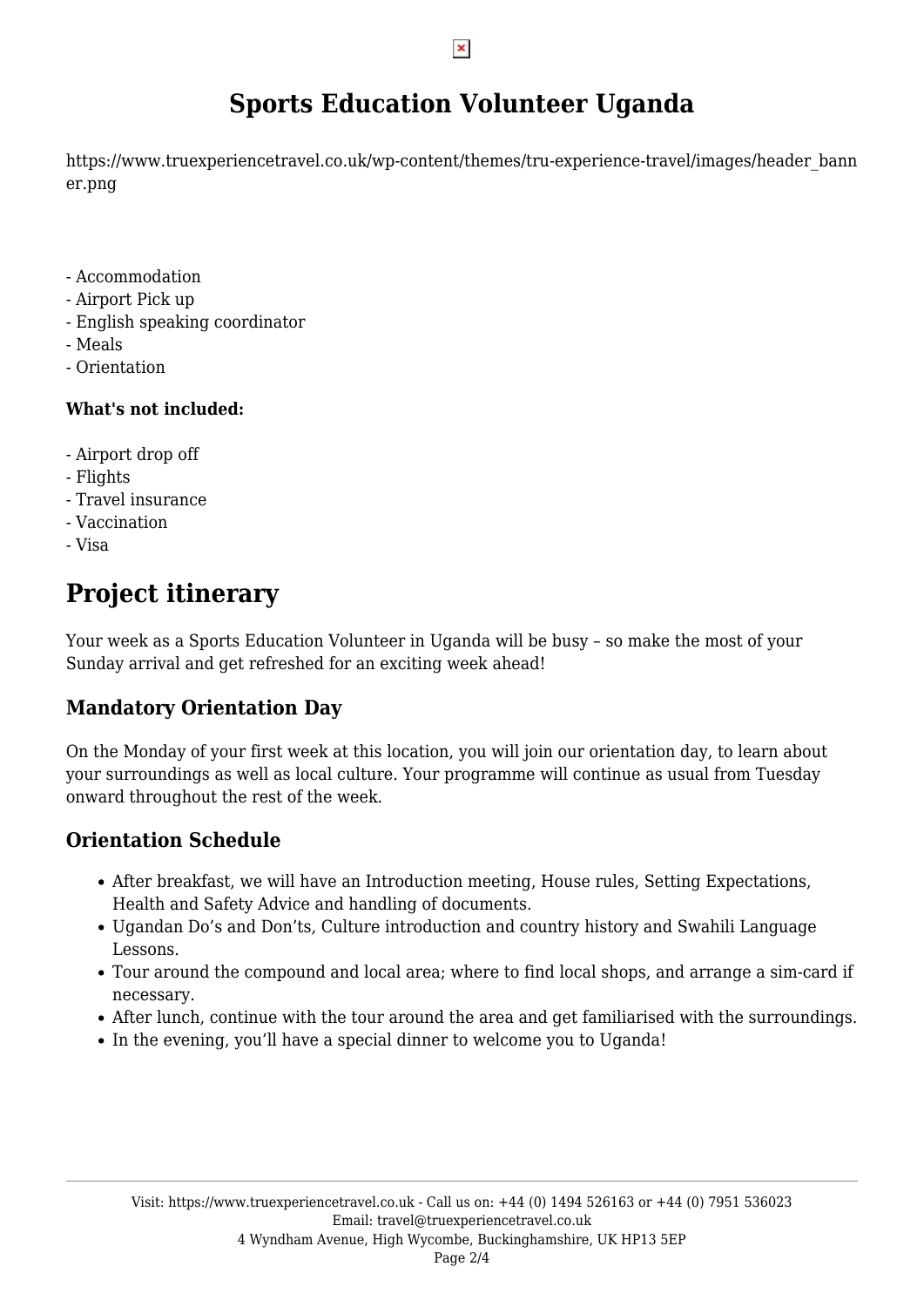## **Sports Education Volunteer Uganda**

https://www.truexperiencetravel.co.uk/wp-content/themes/tru-experience-travel/images/header\_bann er.png

## **Weekly Schedule**

You will volunteer for 4-5 hours per day at the Sports Education project. Below is what a typical day might look like:

### **Tuesday to Friday**

- Breakfast
- Sports Education Volunteering
- Lunch
- Sports Education Volunteering
- Preparation time for the next day/ Free Time
- Dinner

**Please note:** This schedule can be changed depending on weather conditions and unforeseen circumstances.